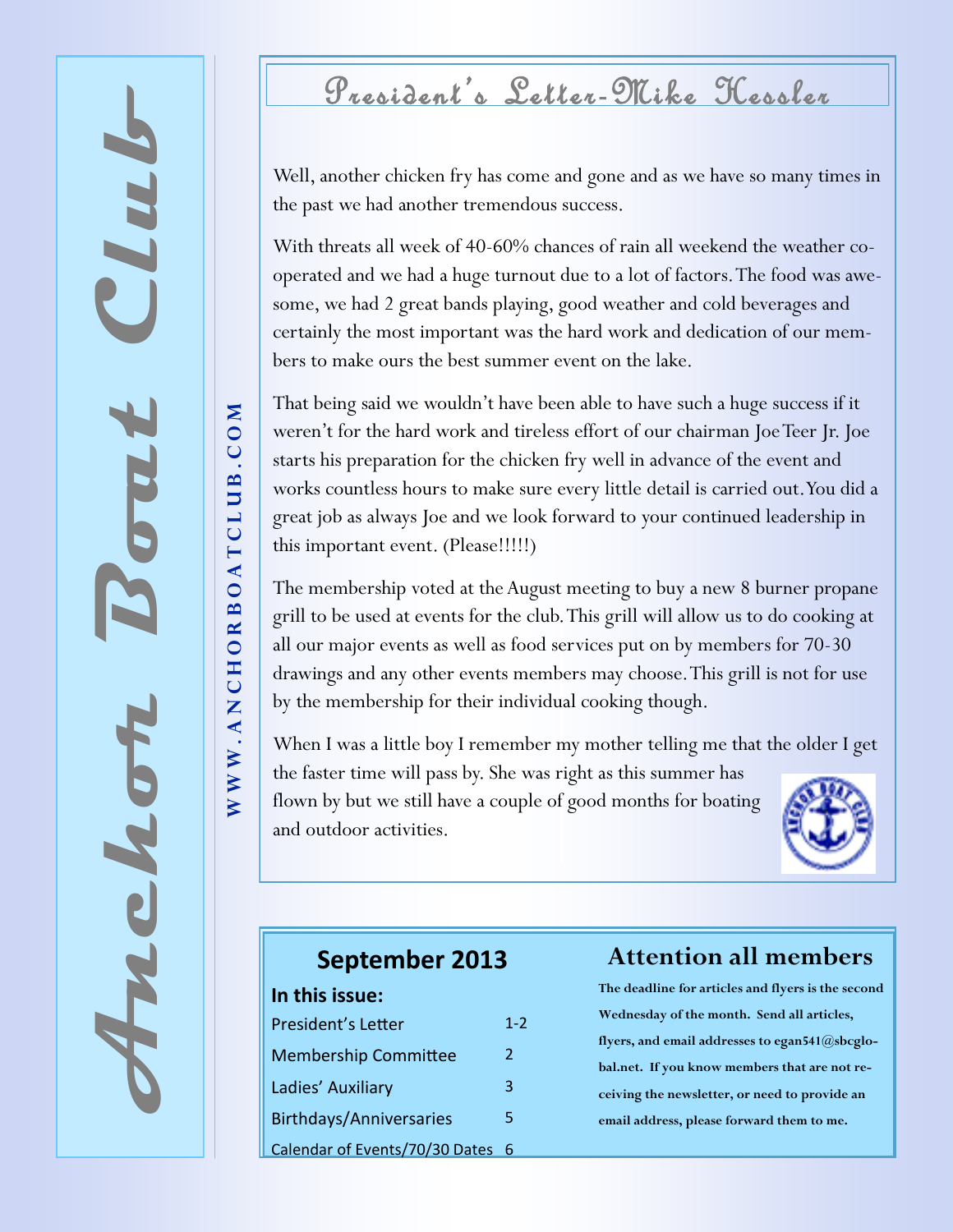# **President's Letter Cont.**

Volleyball and Bocce ball will be starting up again and both will bring lots of people to our club and we look forward to both those events.

Our next big fundraiser will be the barbecue cook off and I understand we have a huge list of people wanting to cook. This was a large event for us last year so please sign up to work this event and make it another success.

At last month's meeting Tim Strutz made a motion to secure bids for a rubber coated sidewalk for a certain person who may need it.

After checking with a few contractors and seeing the enormous cost I have been told that the person in question has decided to drink in moderation so we have cancelled the RFP Tim. Thanks for your thought Tim.

# **Membership Committee-Mike Cobey**

Since the last newsletter, we have had 2 of our major events. Both events were a success. Thanks to all the club members who worked the Spooner and Chicken Fry. We had a very good showing for both events. Remember, we have one more event left this year. The Rib, Chicken –N- Bloody Mary Throw Down will be October  $19<sup>th</sup>$ , so feel free to sign up to work this fun event.

Regarding membership, we had 2 members taken off probation, Brett Tackett and Robert Patsche. Both have put in a lot of time at the club during their probationary period. They are perfect examples of what we look for in an Anchor Boat Club member. Congratulations Brett and Robert!!!

Remember, in order to become an active member you need to be a member in good standing for 6 months, and need to have actively worked hours at the club.

The last topic I want to cover is the Fish Fries. There have been several members that have expressed an interest in bringing back the Fish Fries in 2014. Devin and Aaron Phillips have agreed to help spearhead the project. They have asked if they can get some guidance, input or help from past Fish Fry crew members. Please contact Devin or Aaron if you are interested in helping them.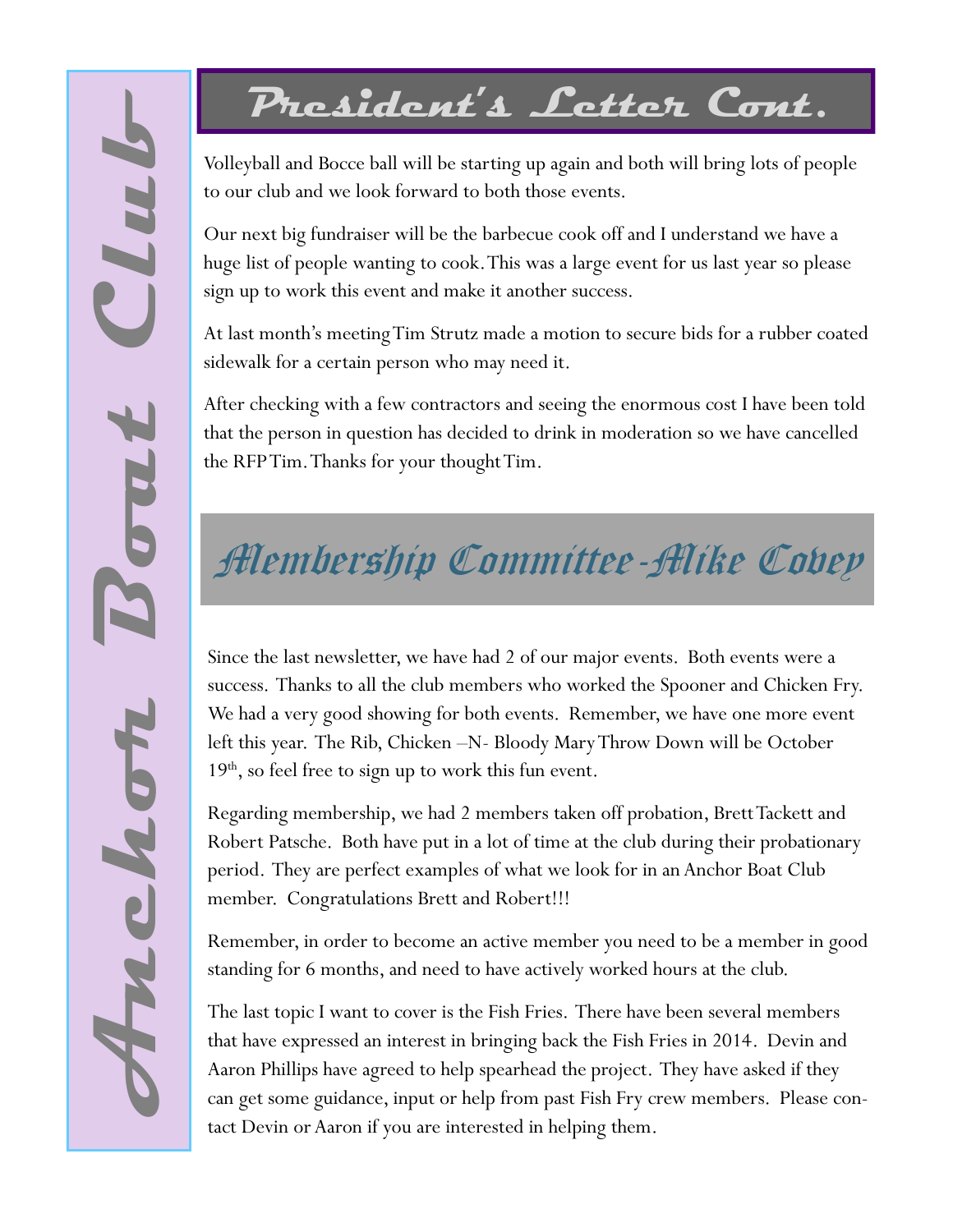## *Ladies Auxiliary –September*

Wow what a chicken fry…unbelievable!!! Thank you to everyone that helped with the Lemonade stand and the raffle. Everyone did a superb job!!!

Our raffle winners were: Angie Curry \$1,000 Mike Hessler \$500 and Katie Madonia \$250…Congratulations!!

The Ladies Auxiliary Bylaws and Constitution have been amended and updated. We will vote at our September meeting on the changes. If you would like to receive a copy before the meeting, please contact Sonja McGrath 899-7368.

All non members of the Ladies Auxiliary please come join us for a membership drive, Friday September 13<sup>th</sup>. Wine, cheese and crackers will be provided.

There will soon be a sign up sheet for the Murder Mystery Dinner that will be held at the club on October 5th. The tickets will be open to members only until Sept  $6<sup>th</sup>$ , after that they will be open to the public. Once you are signed up Tina Martin or Dar O'Dell will contact you to get your tickets to you.

BBQ Throwdown October 19<sup>th</sup>. The Ladies will be making and serving homemade sides like last year. Our raffle this year is the same as last year: Magro's Meat Processing gift certificate \$500, \$10 per ticket. I will be chairing this event if anyone has any questions.

Trunk n Treat will also be coming in October. More details to come as Sonja McGrath will be chairing this event.

The attendance drawing was won by Paula Condor.

Our Full Membership drawing was a roll over as Charlene Finnell won and was not present.

**Our next meeting will be September 10th, 7pm.**

*Bethany Marsaglia, Secretary*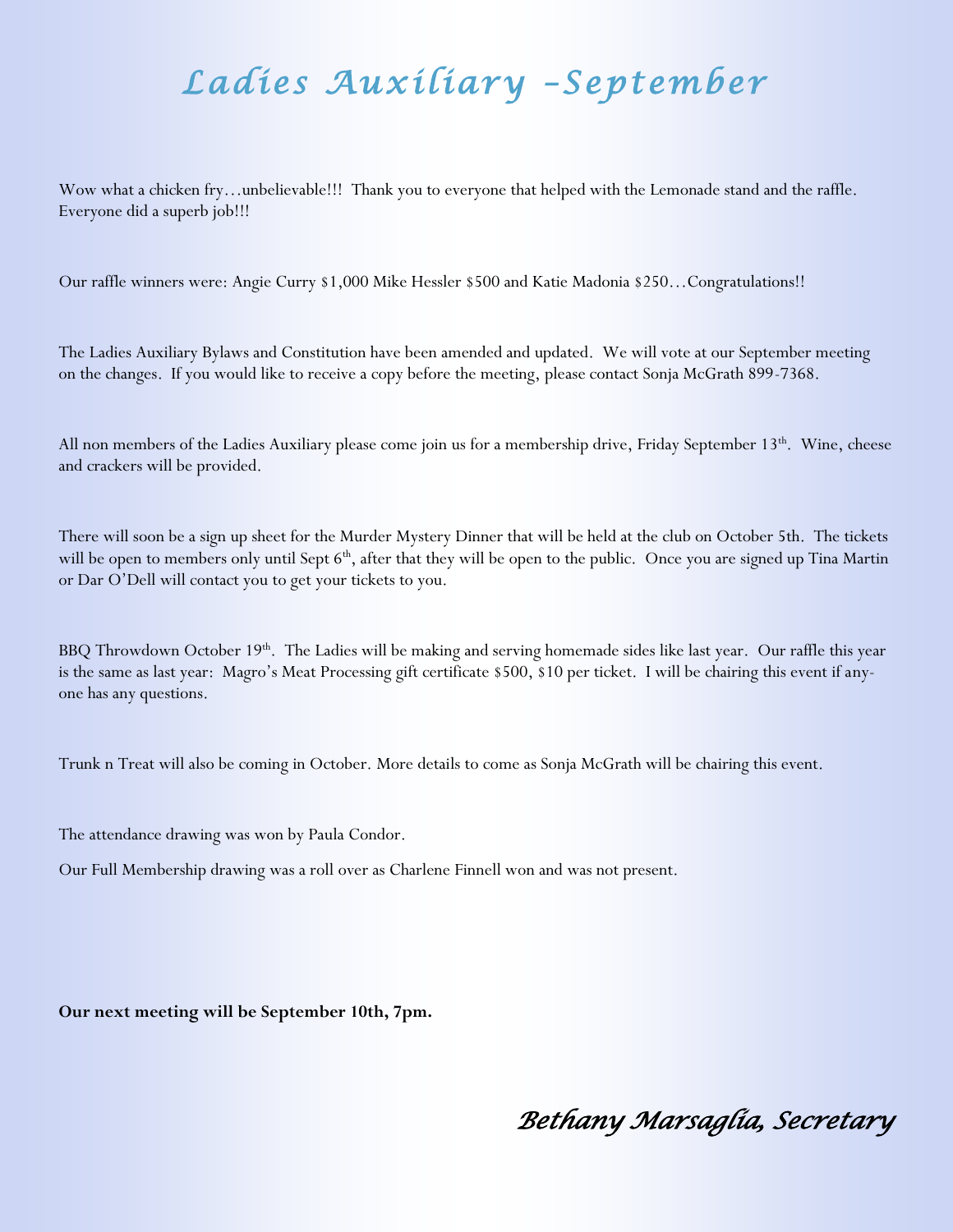



### SATURDAY AUGUST 24, 2013

#### SIGN UP STARTS AT 10AM

### CLUBS PARTICIPATING:

#### TRN PRESS SANGAMO SURF MOTOR BOAT

# RETURN BY 5:30! FOOD/DRINKS AVAILABLE FOR PURCHASE

#### JONES/CHASE DUO BAND

#### 6:30-9:30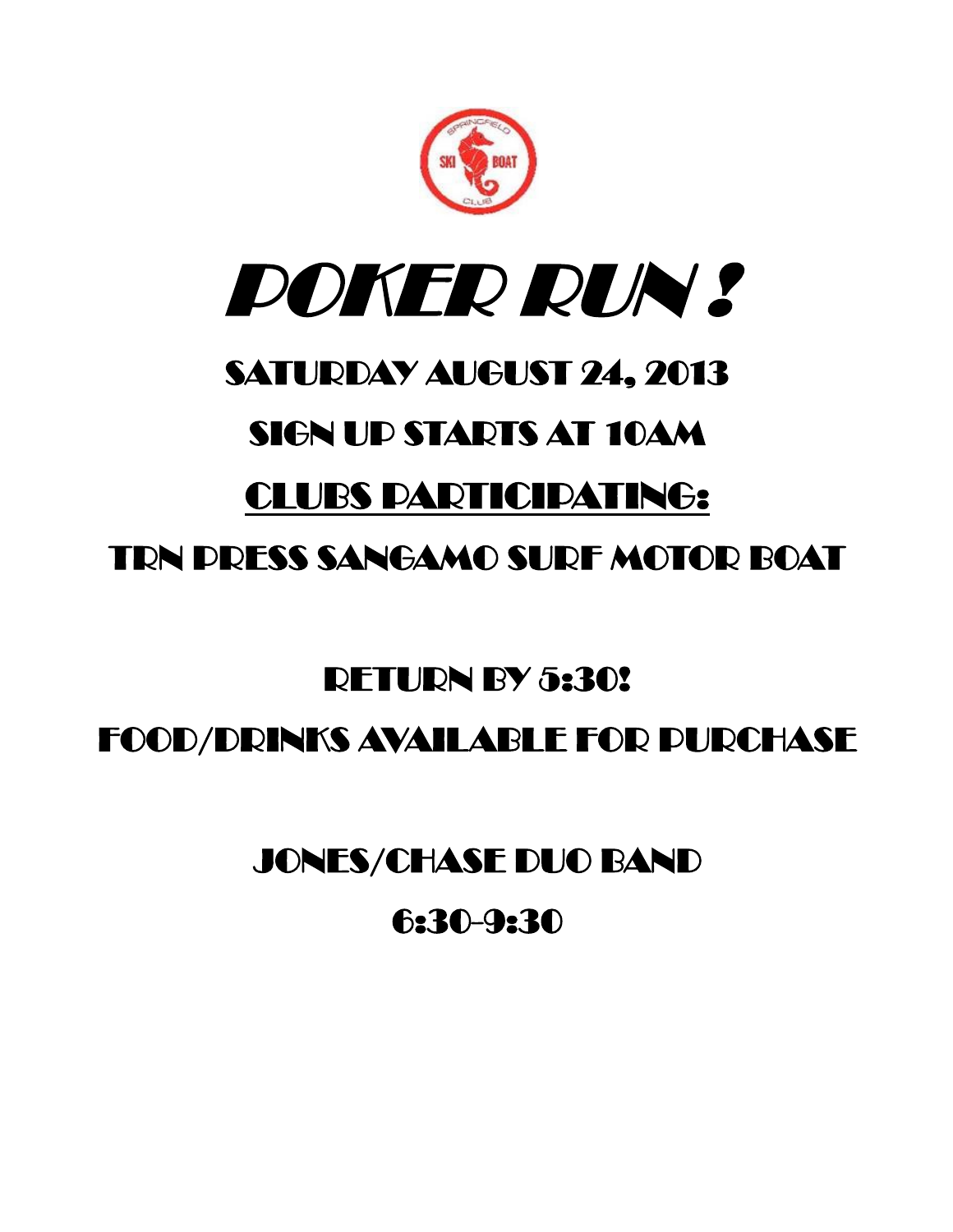every second and fourth Friday. Come on out and have a good time!



We're on the web! Www.anchorboatclub.com The End of the Season Lake League Softball Tournament is this weekend. Sign-up sheets will be located in the cook shack starting this evening. We have people helping set up tonight and it is also opening night of the new Bocce Ball League. Come out to Anchor this weekend and work a shift or just have a drink and enjoy the games. Also, there will be a 70/30 drawing on Friday night @ 8pm, please have your \$ in by 7:45. Thank you.





| Katie Madonia 9/1  | Ramona Metzger 9/19    |
|--------------------|------------------------|
| Laurie Stover 9/3  | Evelyn Davison 9/21    |
| Robert Clark 9/9   | Jennifer Hamann 9/21   |
| Dick Jenot 9/10    | Travis March 9/25      |
| Mark Williams 9/12 | Harry Sturm 9/25       |
| Joe Krebs 9/13     | $SI$ Martin $9/27$     |
| Bill Kockman 9/14  | Doug Tinch 9/27        |
| Skip Clayton 9/17  | Brenda Jones 9/29      |
| Louise Kelly 9/17  | Mike Wojcik 9/29       |
| Jayne Rosa 9/17    | Michelle Maggiore 9/30 |
| Ken Teubner 9/18   | Sonja McGrath 9/30     |



September Anniversaries

Grant & Katie Barksdale 9/4

| Tony & Jayne Angeli 9/7  | Mike & Katy Broglin 9/21    |
|--------------------------|-----------------------------|
| John & Kathy Hawkins 9/9 | Evan & Evelyn Davison 9/22  |
| Matthew & Beth McCormick | Bill & Louise Kelly 9/23    |
| 9/15                     | Ken & Mallorie Teubner 9/25 |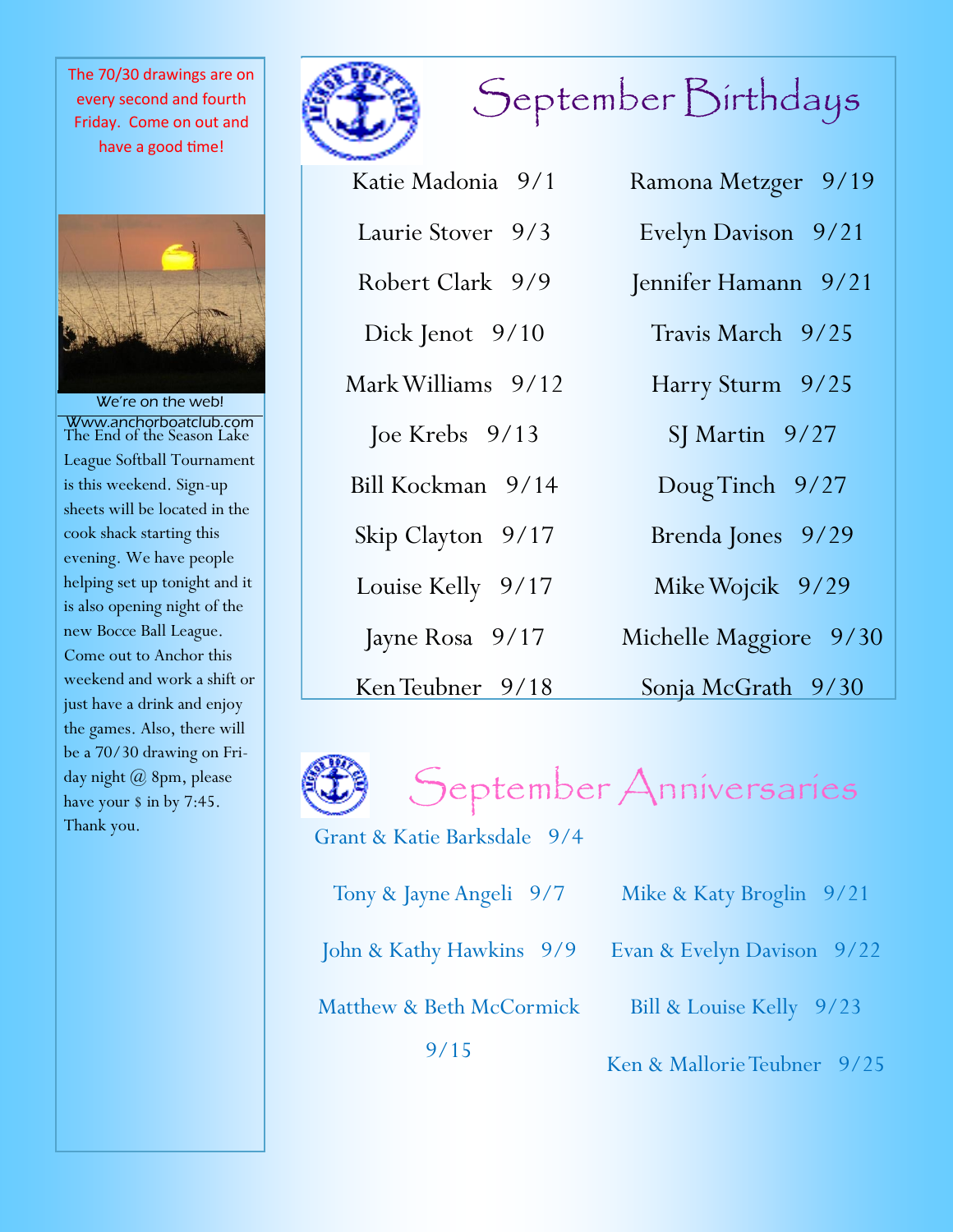|                          |                          |                                  | SEPTEMBER 2013  |                              |                |                          |
|--------------------------|--------------------------|----------------------------------|-----------------|------------------------------|----------------|--------------------------|
| Sun                      | Mon                      | Tue                              | Wed             | $\rm I$ hu                   | Fri            | Sat                      |
| $\overline{\phantom{0}}$ | $\overline{\mathcal{L}}$ | 3 Membership 4<br><b>Meeting</b> |                 | 5 Bocce<br>$\mathrm{Valley}$ | $\circ$        | $\overline{\phantom{0}}$ |
| $\infty$                 | $\infty$                 | Auxiliary Mtg<br>10 Ladies'      | $\overline{11}$ | Volley<br>12 Bocce/          | 13 70/30       | $14\,$                   |
| 15                       | $\overline{6}$           | 11                               | $18\,$          | Volley<br>19 Bocce,          | $\overline{0}$ | $\overline{17}$          |
| 22                       | 23                       | 24 Officers'<br>Meeting          | 25              | Volley<br>26 Bocce/          | 27 70/30       | 87                       |
| 59                       | 30                       |                                  |                 |                              |                |                          |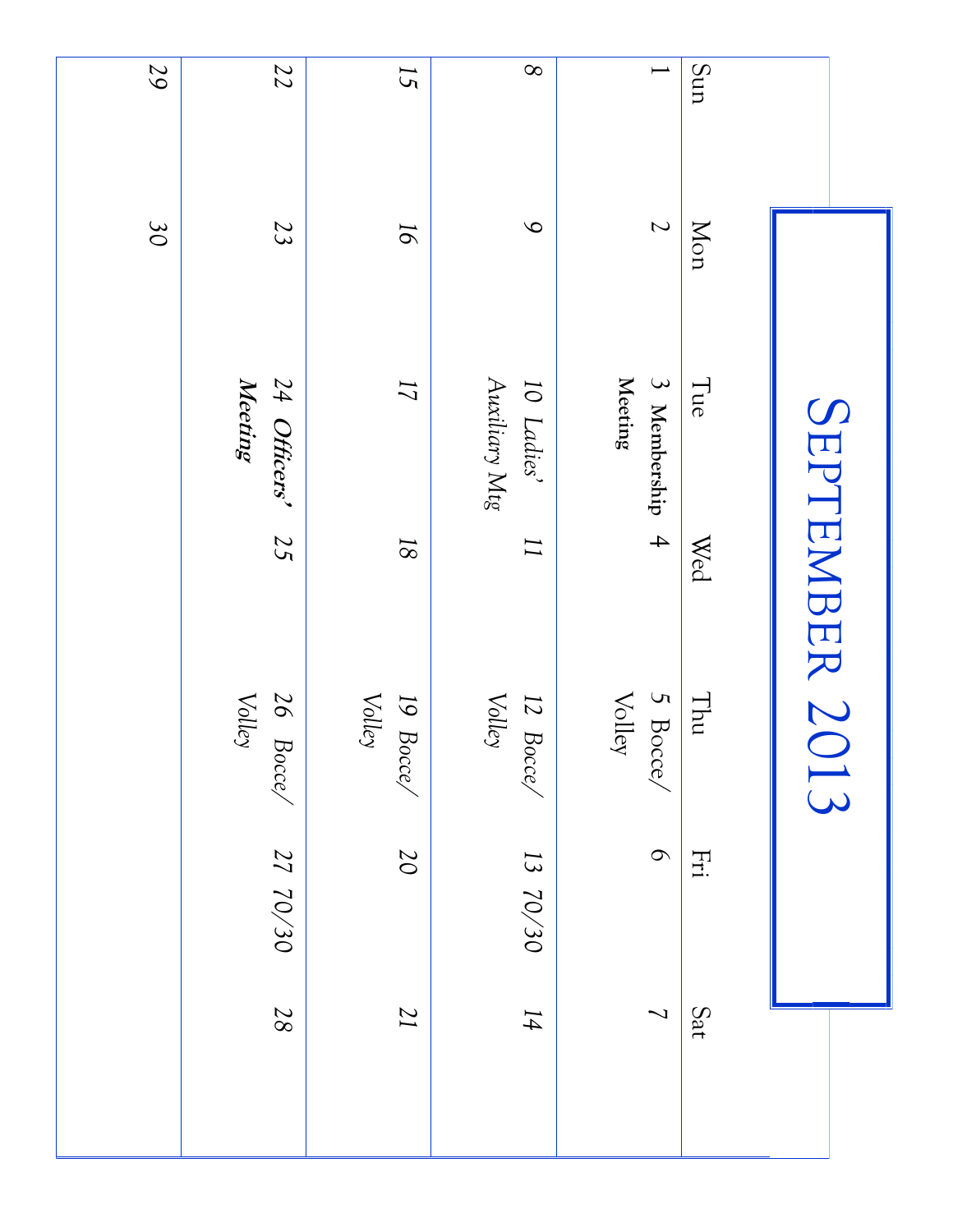#### Saturday Morning Cleanup Schedule

Check the Membership Committee letter for directions to the website. The Saturday Morning Cleanup schedule is there. It is easy, and the website has other club information. If you don't find it there, the list is posted on the board in the club.

Remember to mark your name as present when you work and date your work hours card. Failure to do so will result in a \$40.00 fee to be paid to those that work, and an additional 10 work hours will be added to your card. Please arrive at 9:00 a.m., or contact the other members for a mutually agreeable, earlier time. If you are unable to make your scheduled clean-up, you are responsible for finding a replacement.

#### Saturday Morning Clean-Up Duties

- Clean/wipe off all tables (place chairs on tables).
- Empty all trash receptacles including outside trash cans. Wash cans if necessary, then replace the liners.
- Sweep all floors. Inspect showers and clean if necessary (Basement showers as well).
- Mop all floors.
- Clean bathrooms (sinks, stools, etc.)
- Clean bar area.
- Stock all coolers.
- Replace all floor mats.
- Restock bathrooms (deodorizer, paper towels, toilet paper, etc.)
- Place chairs on floor.
- Clean dirty dishes in kitchen (within reason), then put away.